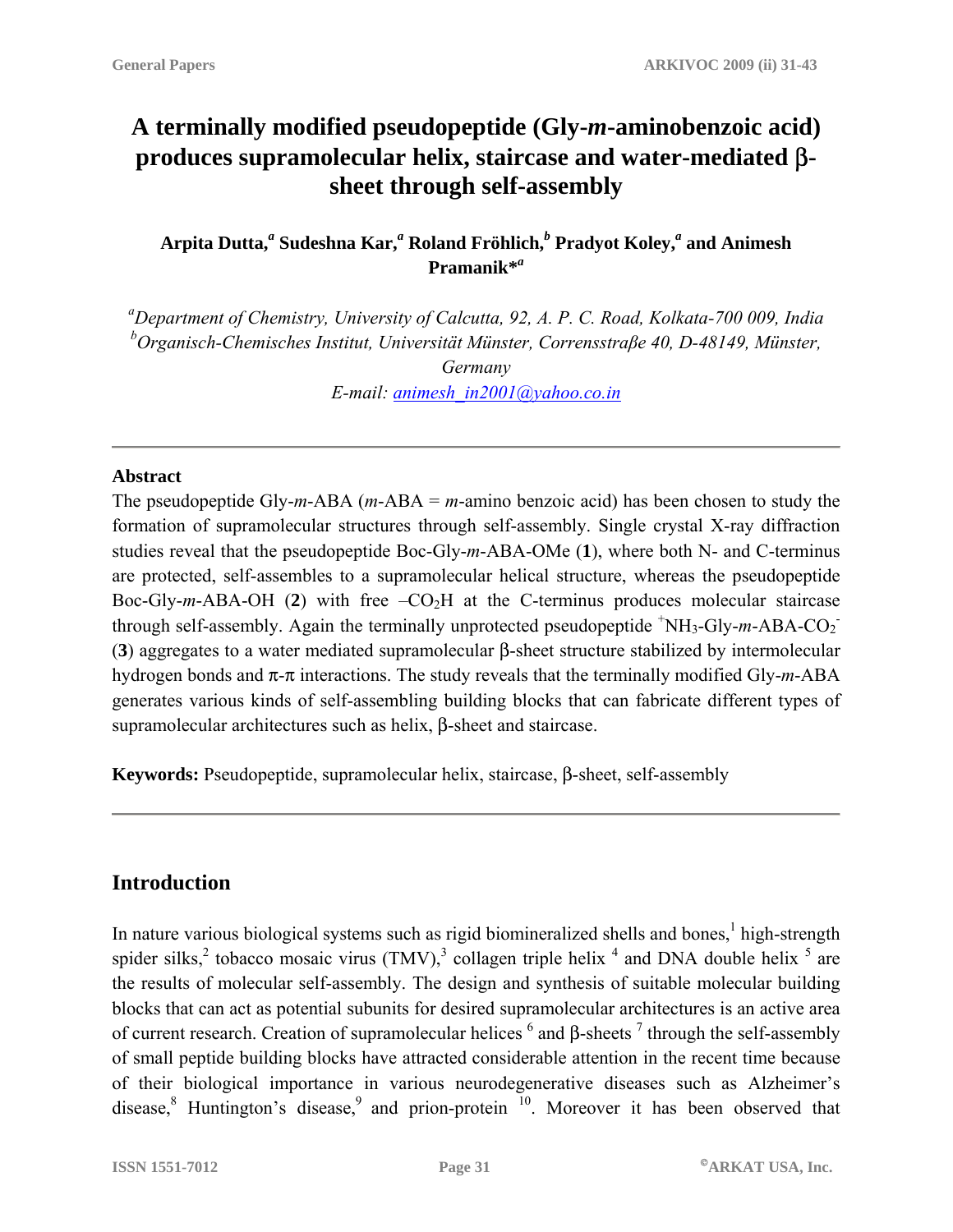fabrication of various peptide based nanomaterials such as nanotubes,  $11$  nanorods,  $12$  and nanowires<sup>13</sup> can be achieved through molecular self-assembly.

Therefore developing easily modifiable molecular scaffolds that will self-assemble to various supramolecular structures is important. In this context we chose a pseudopeptide Gly-*m*-ABA (*m*-ABA = *m*-amino benzoic acid) which on modification at the terminal groups gives different self-assembling peptides such as Boc-Gly-*m*-ABA-OMe (**1**), Boc-Gly-*m*-ABA-OH (**2**) and + NH<sub>3</sub>-Gly-m-ABA-CO<sub>2</sub><sup>(3)</sup> (Figure 1). In 1 both N- and C-terminus are protected, whereas in 2 only N terminus is protected and in **3** both N- and C-terminus are free. The incorporation of *m*aminobenzoic acid in  $1-3$  may help in self-assembly through  $\pi$ -stacking interactions. Moreover *m*-aminobenzoic acid which is considered as a substituted γ-amino butyric acid with an all *trans* extended configuration is expected to provide extended and semi-extended structure in the backbone of the pseudopeptides. It will be interesting to know how the modification of the terminal groups in the pseudopeptide influences the self-assembly in the solid state. The result will provide insights for engineering supramolecular architectures in crystal. The pseudopeptides **1-3** were synthesized by conventional solution phase methodology and their crystal structures were obtained by X-ray diffraction studies.



Pseudopeptide 1: R<sub>1</sub>= -OCH<sub>3</sub> Pseudopeptide 3 Pseudopeptide  $2$ :  $R_1$ = -OH

**Figure 1.** Schematic diagram of pseudopeptides **1**-**3**.

#### **Results and Discussion**

The colorless orthorhombic crystals of pseudopeptide **1** were obtained from chloroformpetroleum ether mixture by slow evaporation. Pseudopeptide **1** crystallizes with two molecules in the unit cell designated as **1A** and **1B**. The SCHAKAL diagram of one of the isomers of **1** with atom numbering scheme is presented in Figure 2. The  $\phi$ ,  $\psi$  values of Gly in **1A** are 62.6<sup>°</sup> and -130.6 o and that of in **1B** are -65.2 o and 138.0 o, respectively (Table 1). Therefore **1A** and **1B** are two enantiomeric structures with a bend around Gly residue. In the unit cell the isomers **1A** and **1B** are inter-linked in antiparallel fashion by two hydrogen bonds between N3A and O5B and between N3B and O5A with donor-acceptor distances of 2.840 and 2.957  $\AA$ , respectively, to form a molecular duplex -(**1A**-**1B)-** (Figure 3a and Table 2). The resulting 10-membered ring between **1A** and **1B** is nearly planar.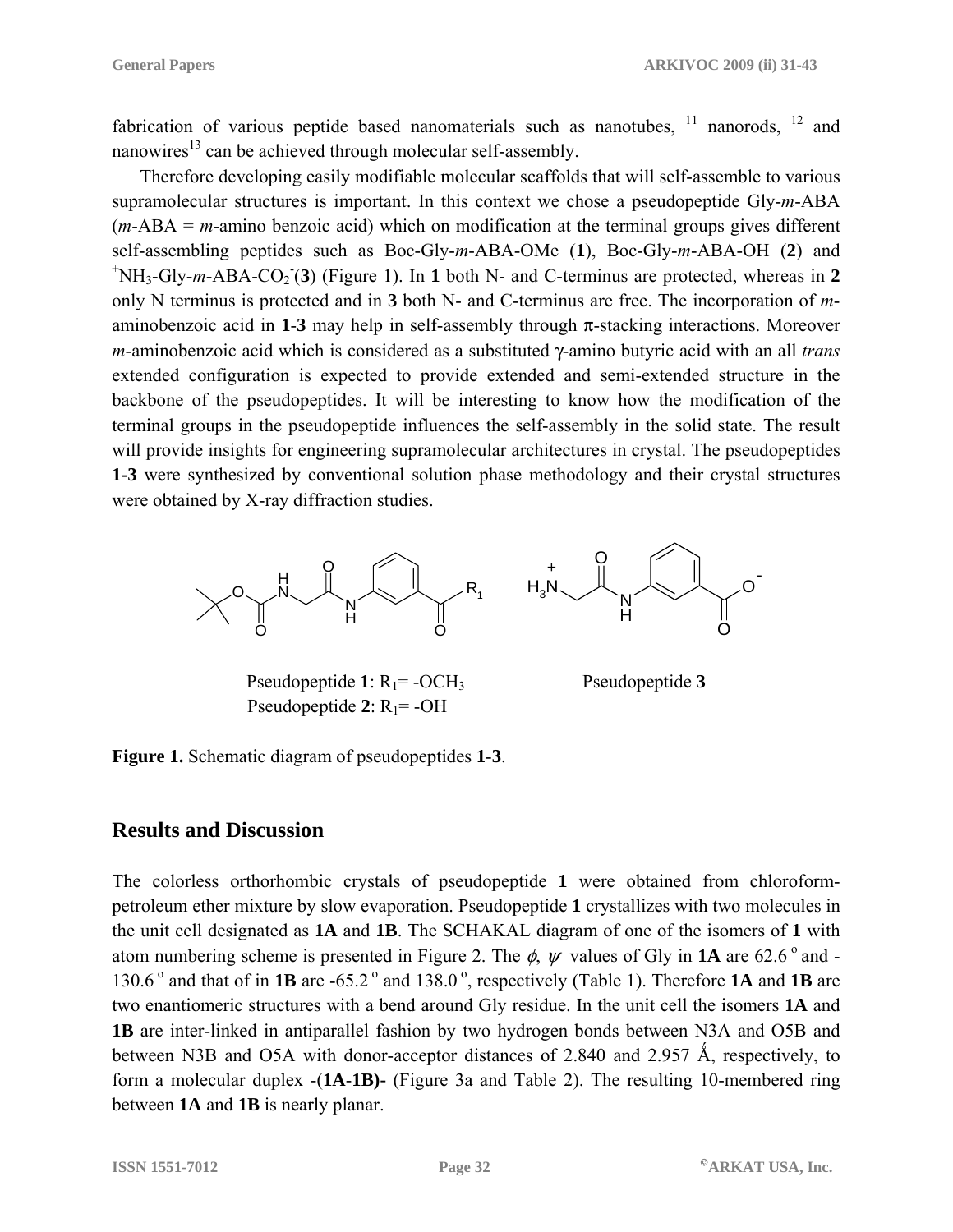

**Figure 2.** SCHAKAL diagram of pseudopeptide **1** with atom numbering scheme.



**Figure 3.** (a) Showing the packing of **1A** and **1B** through intermolecular hydrogen bonds (hydrogen atoms are omitted); (b) Showing the supramolecular helical assembly along the crystallographic *a* axis. Intermolecular hydrogen bonds are shown as dotted lines.

In the crystalline state the duplexes -(**1A**-**1B)-** are regularly inter-linked via intermolecular hydrogen bonds to form a supramolecular helix along the crystallographic *a* axis (Figure 3b). The pattern of self-assembly along the helix axis is found to be -(**1A**-**1B**)-(**1B**-**1A**)-(**1A**-**1B**)-(**1B**-**1A**)-. Two adjacent **1A** molecules are inter-connected in antiparallel fashion by two intermolecular hydrogen bonds between N6A and O2A with a donor-acceptor distance  $2.866 \text{ Å}$ (Figure 3a, Table 2). Similarly two adjacent **1B** molecules are also connected through two intermolecular hydrogen bonds between N6B and O2B with a donor-acceptor distance of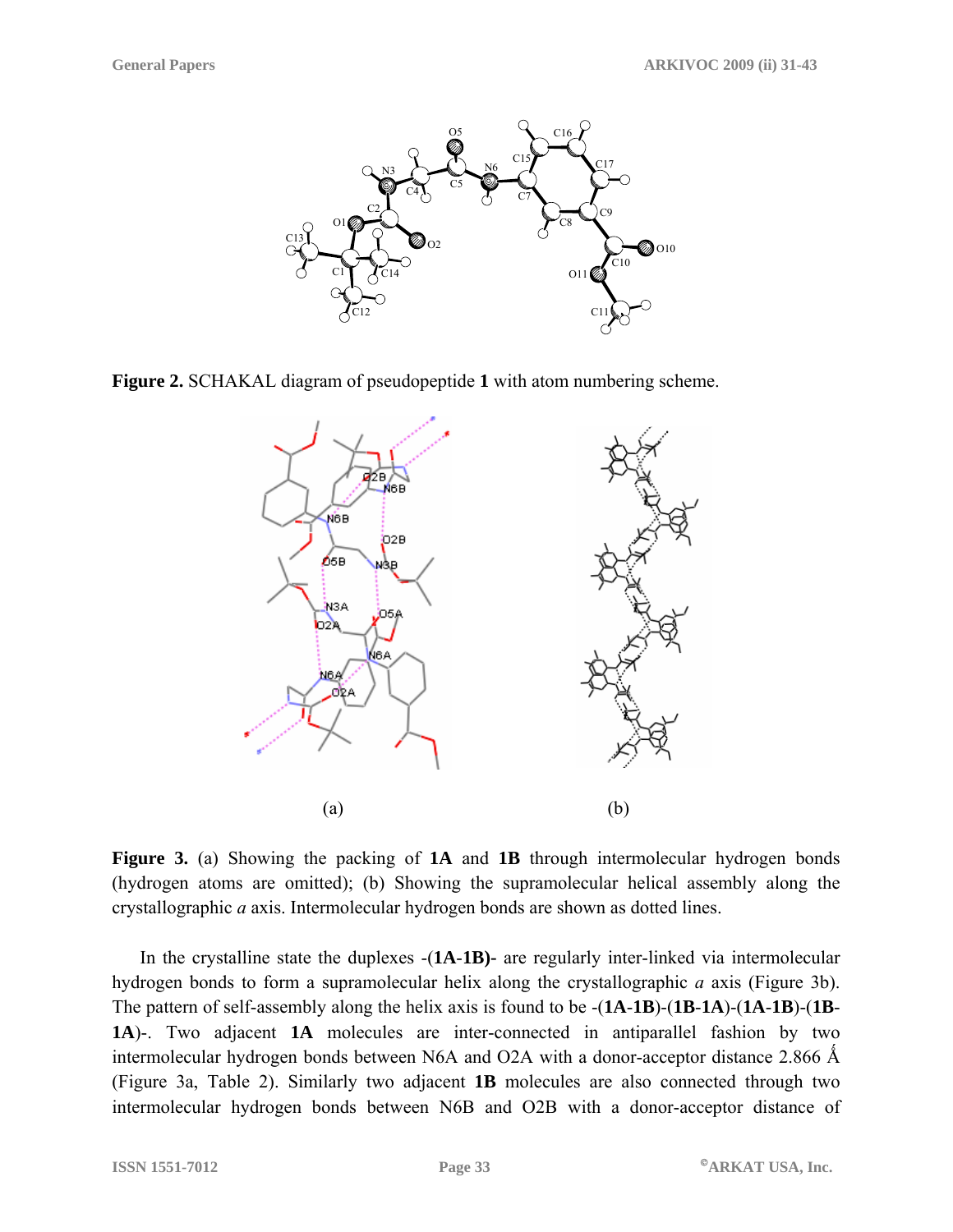2.896 Ǻ. The resulting 14-membered rings between **1A** and **1A** and also between **1B** and **1B** are twisted. This twisted nature of hydrogen bonding incorporates helical sense in the self-assembly to produce supramolecular helical structure. The arrangement is further stabilized by  $\pi$ - $\pi$ interactions between the phenyl rings of two adjacent **1A** and two adjacent **1B** molecules (Figure 3a,b). The result shows that the self-assembly of a small pseudopeptide can lead to a complex supramolecular architecture such as helix.

| Mol 1A                                                                          |             |                   |             |
|---------------------------------------------------------------------------------|-------------|-------------------|-------------|
| O1A-C2A-N3A-C4A                                                                 | $-177.5(1)$ | C5A-N6A-C7A-C8A   | 169.5(2)    |
| C <sub>2</sub> A-N <sub>3</sub> A-C <sub>4</sub> A-C <sub>5</sub> A $(\varphi)$ | 62.6(2)     | N6A-C7A-C8A-C9A   | 179.7(2)    |
| N3A-C4A-C5A-N6A $(\psi)$ -130.6(2)                                              |             | C7A-C8A-C9A-C10A  | $-178.4(1)$ |
| C4A-C5A-N6A-C7A                                                                 | 179.6(2)    | C8A-C9A-C10A-O11A | 174.1(2)    |
| $Mol$ 1B                                                                        |             |                   |             |
| O1B-C2B-N3B-C4B                                                                 | $-179.6(1)$ | C5B-N6B-C7B-C8B   | 143.2(2)    |
| C <sub>2</sub> B-N <sub>3</sub> B-C <sub>4</sub> B-C <sub>5</sub> B $(\varphi)$ | $-65.2(2)$  | N6B-C7B-C8B-C9B   | $-178.4(2)$ |
| N3B-C4B-C5B-N6B $(\psi)$                                                        | 138.0(2)    | C7B-C8B-C9B-C10B  | 177.8(2)    |
| C4B-C5B-N6B-C7B                                                                 | $-176.2(2)$ | C8B-C9B-C10B-O11B | 1.6(2)      |
| $\overline{2}$                                                                  |             |                   |             |
| O1-C2-N3-C4                                                                     | 169.5(2)    | C5-N6-C7-C8       | $-164.6(2)$ |
| C <sub>2</sub> -N <sub>3</sub> -C <sub>4</sub> -C <sub>5</sub> $(\varphi)$      | 76.5(3)     | N6-C7-C8-C9       | 178.2(2)    |
| N3-C4-C5-N6 $(\psi)$                                                            | $-171.4(2)$ | C7-C8-C9-C10      | $-177.4(2)$ |
| C4-C5-N6-C7                                                                     | 175.0(2)    | C8-C9-C10-011     | 175.9(2)    |
| 3                                                                               |             |                   |             |
| N1-C2-C3-N5                                                                     | $-175.9(1)$ | C6-C11-C10-C12    | $-177.3(1)$ |
| $C2-C3-N5-C6$                                                                   | 168.9(2)    | C11-C10-C12-O13   | $-23.6(2)$  |
| C3-N5-C6-C11                                                                    | 153.1(2)    | C11-C10-C12-O14   | 156.1(2)    |
| N5-C6-C11-C10                                                                   | 171.9(1)    |                   |             |

**Table 1.** Selected back-bone torsion angles (deg) in pseudopeptides **1-3**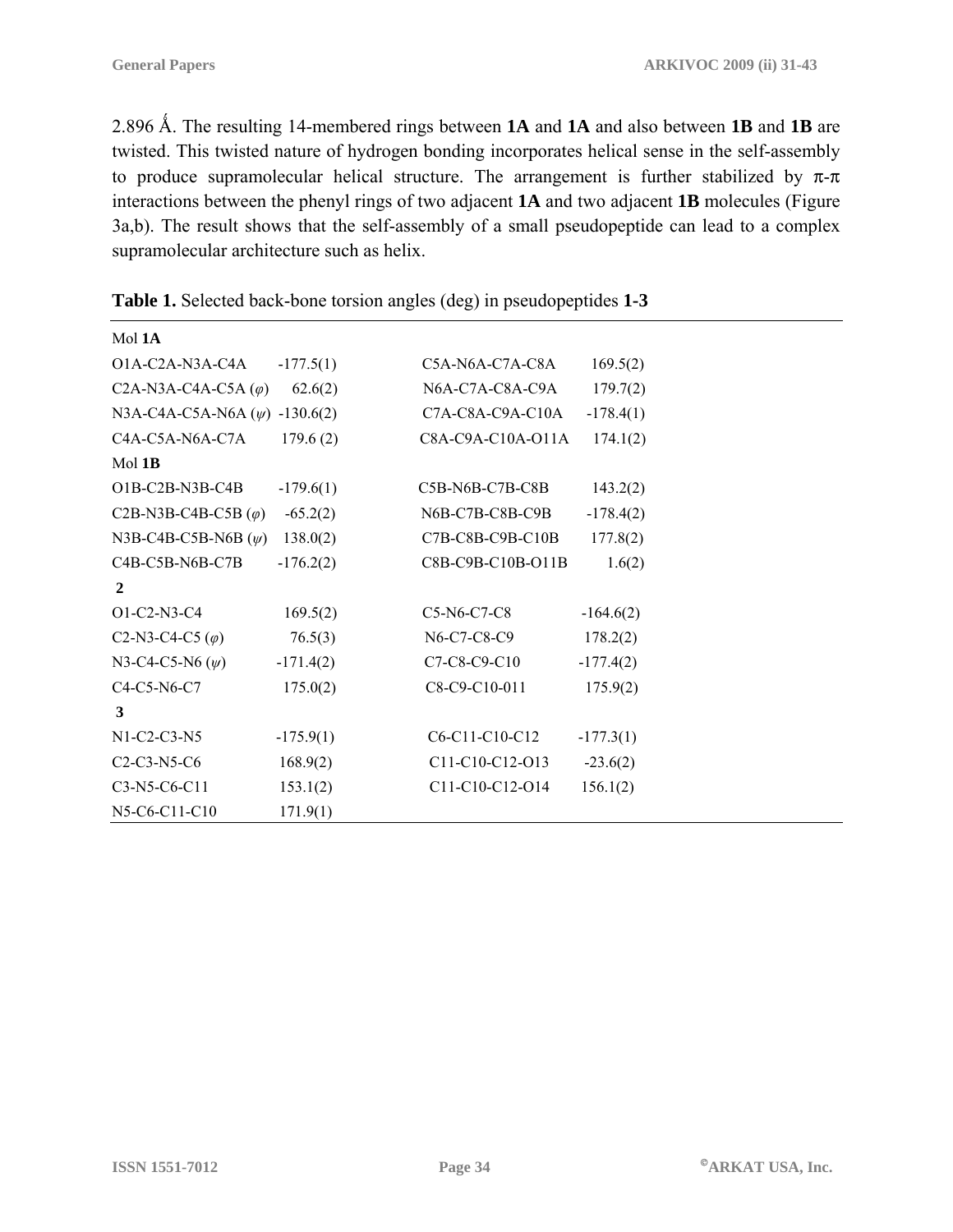| $D-H--A$                   | $H$ ---A/ $\AA$ | D---A/ $\AA$ | $D-H--A/°$ |  |
|----------------------------|-----------------|--------------|------------|--|
| $\mathbf{1}$               |                 |              |            |  |
| N3A-H3A---O5B              | 1.98            | 2.840        | 178.8      |  |
| N6A-H6A--- $O2A^a$         | 1.99            | 2.866        | 179.0      |  |
| N3B-H3B---O5A              | 2.09            | 2.957        | 169.8      |  |
| N6B-H6B---O2B $^b$         | 1.98            | 2.896        | 174.8      |  |
| $\overline{2}$             |                 |              |            |  |
| N6-H6--- $O10^{c}$         | 2.17            | 3.006        | 171.1      |  |
| O11-H11---O2 $^d$          | 1.87            | 2.625        | 150.6      |  |
| N3-H3---O5 $e$             | 2.08            | 2.921        | 174.7      |  |
| 3                          |                 |              |            |  |
| $O15-H15A-O14$             | 2.28            | 3.027        | 138.0      |  |
| O15-H15B---O14 $8$         | 1.74            | 2.705        | 169.1      |  |
| O15-H15A---O13             | 2.06            | 2.945        | 160.8      |  |
| N1-H1B---015               | 1.82            | 2.740        | 167.9      |  |
| $N1-H1C--O14h$             | 1.85            | 2.749        | 170.6      |  |
| $N1-H1A--O13$ <sup>i</sup> | 1.79            | 2.726        | 174.7      |  |
| $N5-H5--O4^j$              | 2.02            | 2.882        | 159.9      |  |

**Table 2.** Intermolecular hydrogen bonding parameters of pseudopeptides **1-3** 

Symmetry equivalents:  $a^2 - x + 1/2$ ,  $-y + 3/2$ ,  $z^2 - x + 1/2$ ,  $-y + 1/2$ ,  $z^2 - x + 1$ ,  $-y + 1$ ,  $-z + 1$ ; *d* -x + 1, -y, -z + 1; *<sup>e</sup>* -x + 1/2, y + 1/2, -z + 1/2; *<sup>f</sup>*x + 1, -y + 1/2, z - 1/2; *<sup>g</sup>* -x + 1, -y, -z;  $h^{h}$  x, -y + 1/2, z - 1/2;  $i^{i}$  -x + 1, -y + 1, -z;  $j^{i}$  x - 1, y, z.

The hydrolysis of the methyl ester group at the C-terminus of peptide **1** affords peptide **2** (Figure 4). The single crystals of **2** are grown from ethyl acetate by slow evaporation. Peptide **2**  crystallizes with one molecule in the asymmetric unit. The  $\phi$ ,  $\psi$  values at Gly (76.6°, -171.4°) and the backbone torsion angles at *m*-ABA indicate an extended structure in peptide **2** (Table 1, Figure 4). Due to the presence of free  $-CO<sub>2</sub>H$  at the C-terminus, peptide 2 shows a remarkable change in the self-assembly compared to peptide **1**. Two molecules of peptide **2** are inter-linked in antiparallel fashion through intermolecular hydrogen bonds between N6-H----O(10)=C to form molecular duplex (Figure 5a, Table 2). The duplexes are further inter-connected through hydrogen bonds between Boc C=O(2) and carboxylic H11-O11 to form supramolecular staircase running infinitely in the same direction (Figure 5b and Table 2). The formation of metal ion directed supramolecular straicase<sup>14</sup> and nanostaircase through self-assembly of conformationally rigid molecular scaffolds have been reported recently.<sup>15</sup> The present result shows that not only rigid molecular scaffolds but also flexible molecule like **2** can form supramolecular straicase through self-assembly.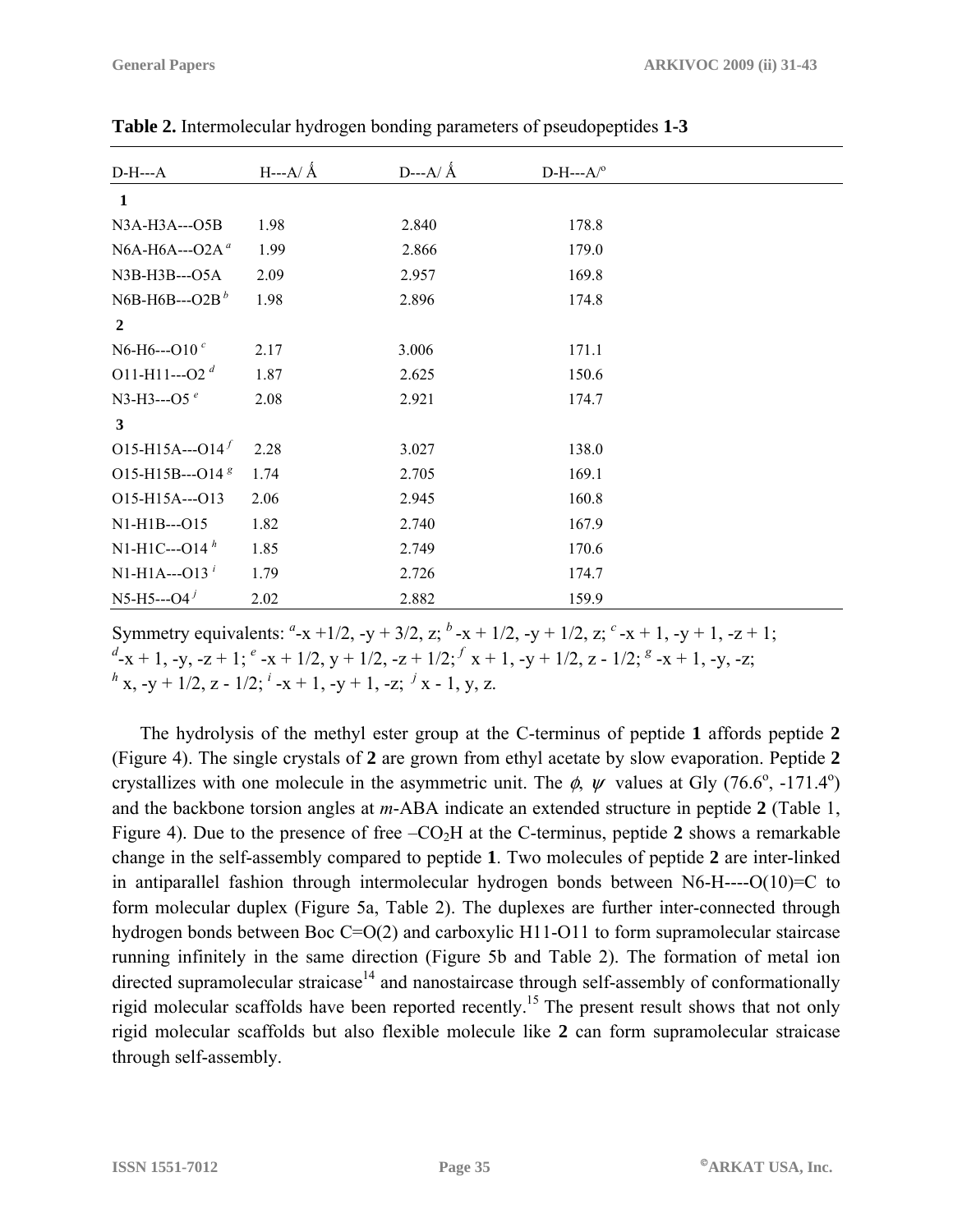

**Figure 4.** SCHAKAL diagram of pseudopeptide **2** with atom numbering scheme.



**Figure 5.** (a) Crystal packing of **2** illustrating the formation of supramolecular staircase (hydrogen atoms are omitted); (b) A lateral view of the same supramolecular staircase structure. Intermolecular hydrogen bonds are shown as dotted lines.

The removal of Boc group from the N-terminus of peptide **2** by acid catalysis produces water soluble peptide **3**. The colorless monoclinic crystals of peptide **3** are obtained from water by slow evaporation. In the solid state the peptide remains in the zwitterionic form (Figure 6). The backbone torsion angles of **3**, that characterize an extended conformation, include N1-C2-C3-N5  $= -175.9$  °, C2-C3-N5-C6 = 168.9 °, C3-N5-C6-C11 = 153.1 °, N5-C6-C11-C10 = 171.9 °, C6-C11-C10-C12 = -177.3  $\degree$  and C11-C10-C12-O14 = 156.1  $\degree$  (Figure 6 and Table 1). The incorporation of *m*-ABA helps to attain a fully extended conformation, which is necessary for βsheet formation.

In the crystalline state peptide **3** are inter-linked in head-to-tail fashion along the crystallographic *a* axis through intermolecular hydrogen bonds N1-H1C---O14 between  $-CO<sub>2</sub>$ . and  $H_3$ <sup>+</sup>N- (Figure 7, Table 2). The arrays of molecules are further inter-linked along the crystallographic *b* axis to form layers of peptides stabilized by the hydrogen bond between O4 and N5 with a donor-acceptor distance of 2.882 Å (Figure 7, Table 2). The arrangement is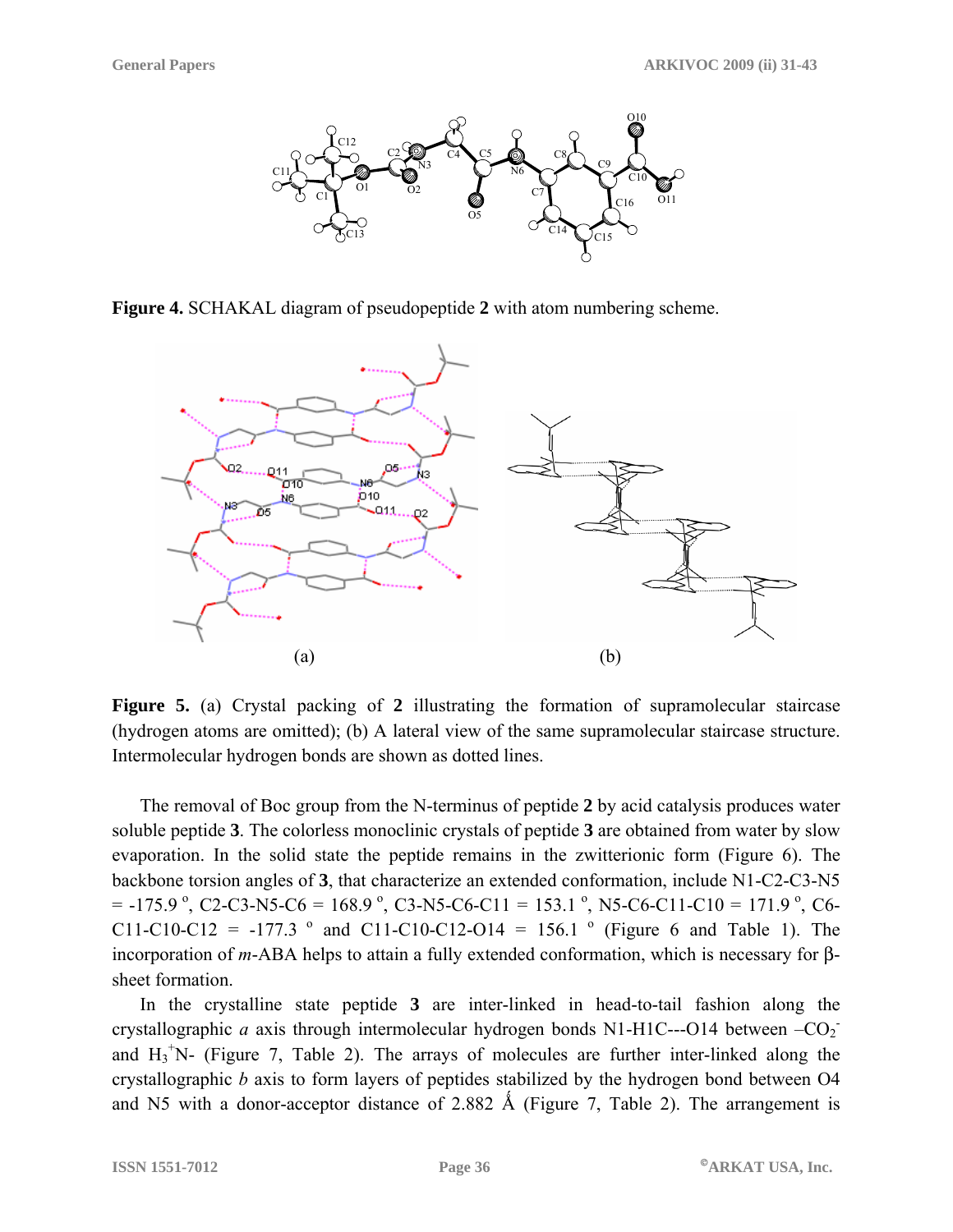further stabilized by  $\pi$ - $\pi$  interactions between the phenyl rings and water mediated hydrogen bonds O15-H15A--O14, O15-H15A--O13 and N1-H1B--O15 between  $-CO<sub>2</sub>$  and H<sub>3</sub><sup>+</sup>N- (Figure 7, Table 2). Several such layers are cross-linked along the crystallographic *c* axis through water mediated hydrogen bond O15-H15B--O14 and direct hydrogen bonds N1-H1A--O13 between –  $CO<sub>2</sub>$  and H<sub>3</sub><sup>+</sup>N- to form supramolecular β-sheet structure (Figure 8, Table 2). It is well documented that  $π$ -π interactions<sup>16</sup> and β-sheet cross-linking<sup>17</sup> play significant roles in amyloid fibril formation. Supramolecular β-sheets also have many potential applications in material<sup>18</sup> as well as in biological sciences.<sup>19</sup>



**Figure 6.** SCHAKAL diagrams of pseudopeptide **3** with atom numbering scheme.



**Figure 7.** Packing diagram of **3** shows the formation layer of pseudopeptides along the crystallographic *b* axis.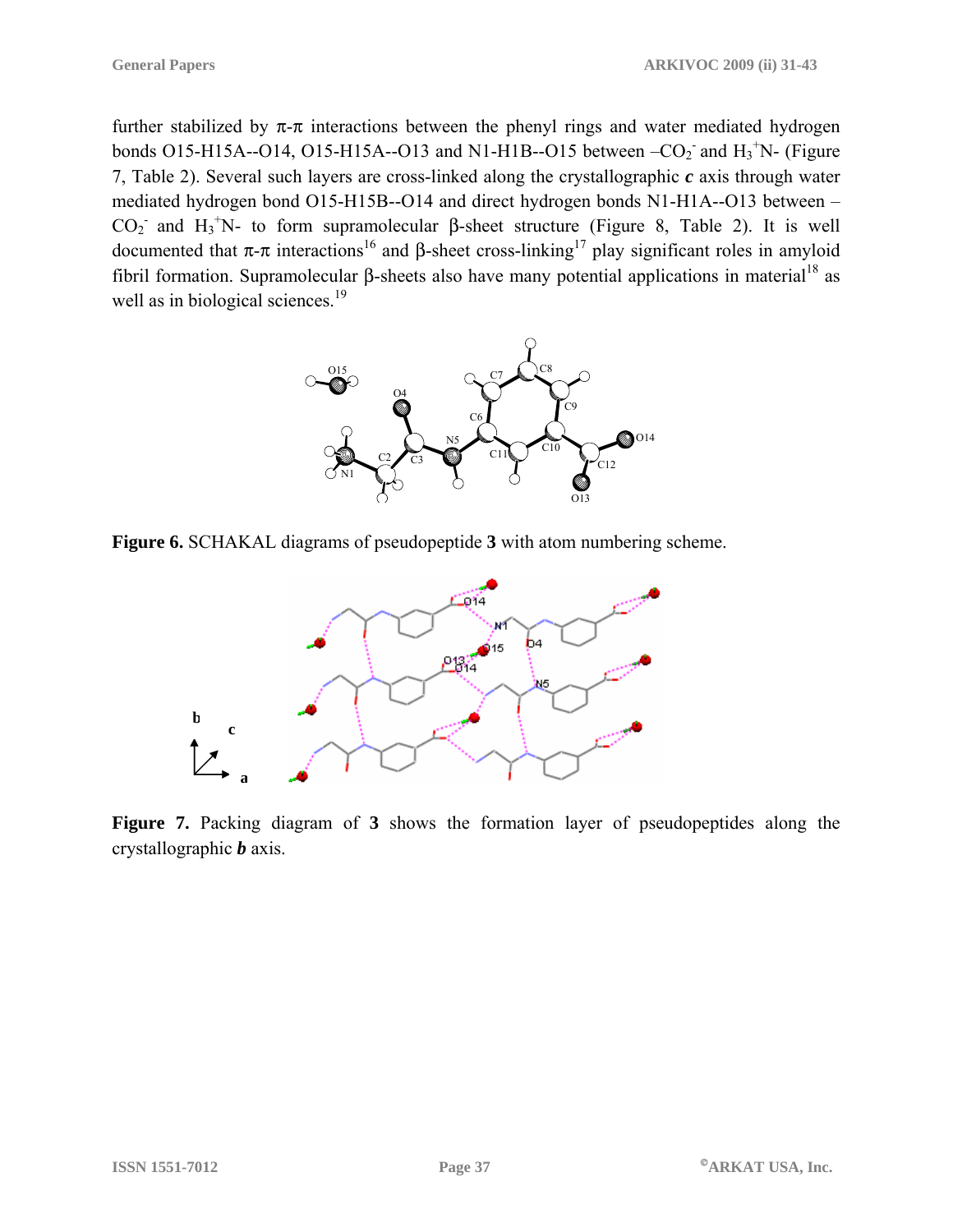

**Figure 8.** Showing the cross-linking between the pseudopeptide **3** layers along the crystallographic *c* axis to form supramolecular β-sheet through higher order self-assembly.

# **Conclusions**

The present study shows that the terminally modified pseudopeptide Gly-*m*-ABA generates various kinds of building blocks that can self-assemble to different types of supramolecular architectures such as helix, β-sheet and staircase. The protection and deprotection of the N- and C-terminal groups of the pseudopeptide influence the pattern of self-assembly significantly. The gradual removal of protecting groups from **1** to **3** produces more number of donor and acceptor groups which can participate in fabricating supramolecular structures through hydrogen bond mediated self-assembly. The study provides valuable insights for engineering supramolecular architectures in crystal.

# **Experimental Section**

**Synthesis of peptides.** The peptides 1-3 were synthesized by conventional solution phase methods.<sup>20</sup> The Boc group was used for N-terminal protection, and the C-terminus was protected as a methyl ester. Deprotection of  $N$ - and C-terminus were performed by using  $CF_3COOH$  and saponification, respectively. Couplings were mediated by dicyclohexylcarbodiimide (DCC). All peptides were characterized by thin layer chromatography on silica gel and purified by column chromatography using silica gel (100-200 mesh) as the stationary phase. The reported peptides **1**- **3** were fully characterized by X-ray crystallography, NMR and IR spectroscopy.

**Peptide Boc-Gly-***m***-ABA-OMe (1).** Boc-Gly-OH (2.0 g, 11.4 mmol) was dissolved in dichloromethane (DCM, 10 ml) in an ice-water bath. *m-*ABA-OMe obtained from its hydrochloride<sup>13, 14</sup> (4.3 g, 22.9 mmol) was added to it, followed by DCC (3.5 g, 17.2 mmol). The reaction mixture was stirred at room temperature for 1 day. The precipitated dicyclohexylurea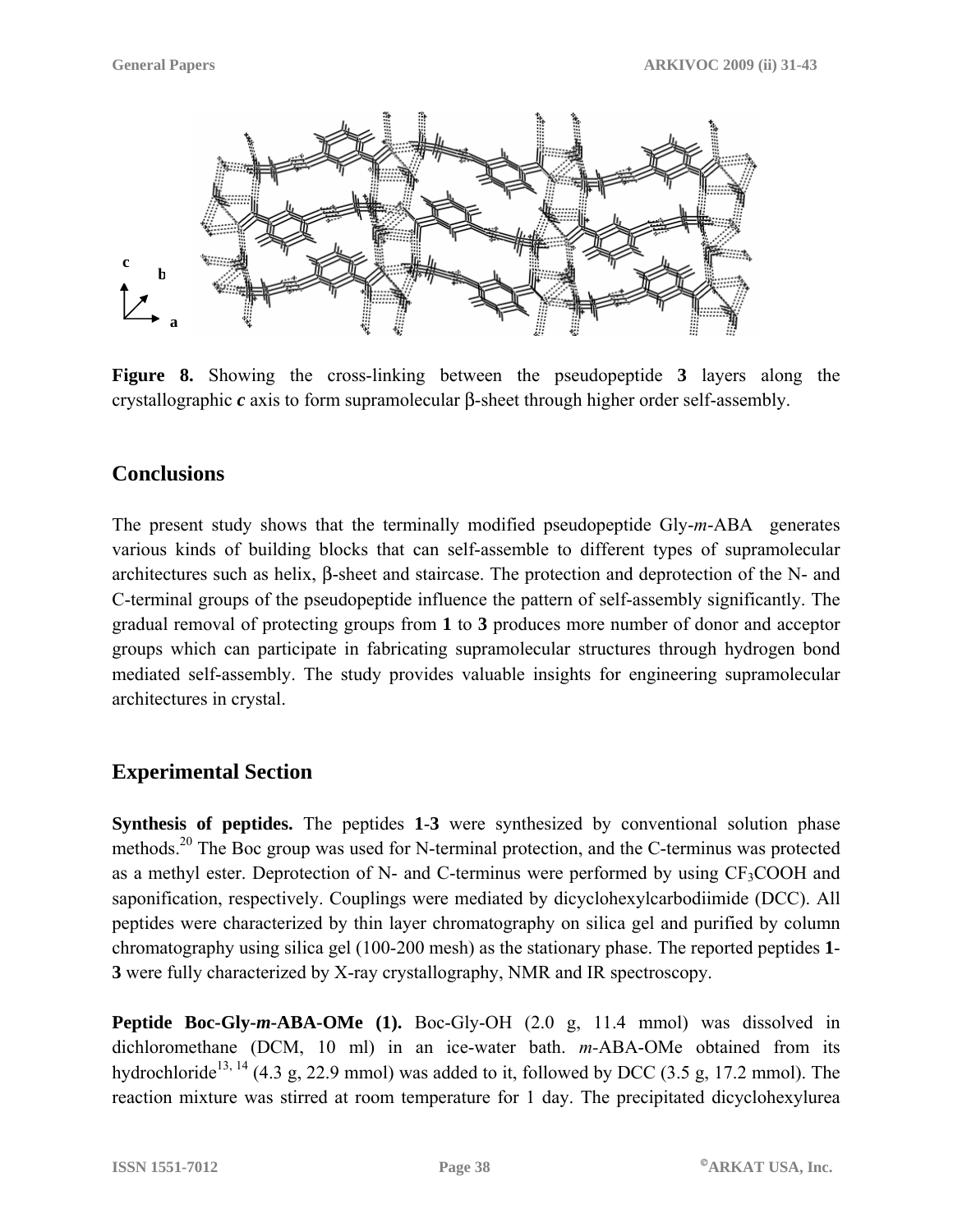(DCU) was filtered. The organic layer was washed with 1 M HCl  $(3 \times 30 \text{ mL})$ , 1 M Na<sub>2</sub>CO<sub>3</sub> solution (3 x 30 mL) and water. The solvent was then dried over anhydrous  $Na<sub>2</sub>SO<sub>4</sub>$  and evaporated in *vacuo,* giving a light yellow gum. Yield: 3.2 g (90.9%). Purification was done using silica gel as stationary phase and ethyl acetate-petroleum ether mixture as the eluent. Single crystals were grown from chloroform-petroleum ether mixture by slow evaporation and were stable at room temp. Mp = 105-107°C; Elemental analysis calcd for  $C_1sH_{20}N_2O_5$  (308.33): C, 58.43; H, 6.54; N, 9.09 %; Found: C, 58.37; H, 6.62; N, 9.15 %. IR (KBr): 3306, 2978, 1727, 1674, 1612, 1556, 1490, 1430, 1298, 1238, 1203, 1165 cm<sup>-1</sup>. <sup>1</sup>H NMR 300 MHz (CDCl<sub>3</sub>, δ ppm): 8.89 (*m-*ABA-NH, 1H, *s*), 8.06 [Ha (*m-*ABA), 1H, *s*], 7.82 [Hd (*m-*ABA), 1H, *d*, *J* = 7.8 Hz], 7.73 [Hb (*m-*ABA), 1H, *d*, *J* = 7.8 Hz], 7.33 [Hc (*m-*ABA), 1H, *t*, *J* = 8.1 Hz], 5.69 (Gly-NH, 1H, *t*,  $J = 5.2$  Hz), 3.99 (C<sup>a</sup>Hs of Gly, 2H, *d*,  $J = 5.2$  Hz), 3.86 (-OCH<sub>3</sub>, 3H, *s*), 1.44 (CH<sub>3</sub>s Boc, 9H, *s*); <sup>13</sup>C NMR 75 MHz (CDCl<sub>3</sub>, δ ppm): 168.3, 166.7, 156.5, 137.8, 130.7, 129.0, 125.4, 124.5, 120.9, 80.5, 52.2, 45.2, 28.3.

**Peptide Boc-Gly-***m***-ABA–OH (2).** Peptide **1** (3.2 g, 10.4 mmol) was dissolved in methanol (25 mL) and 2 M NaOH (7 mL) was added to it. The reaction mixture was stirred for 24 hr at room temperature. The progress of the reaction was monitored by TLC. After completion of the reaction methanol was evaporated. The residue was dissolved in water and washed with diethyl ether. The aqueous layer was cooled in ice-bath, neutralized with 2 M HCl and extracted with ethyl acetate. The solvent was evaporated in *vacuo* to give a white solid. Yield: 2.75 g (90.1%). Purification was done using silica gel as stationary phase and ethyl acetate-petroleum ether mixture as the eluent. Single crystals were grown from ethyl acetate by slow evaporation and were stable at room temp. Mp = 195-197°C; Elemental analysis calcd for  $C_{14}H_{18}N_2O_5$  (294.30): C, 57.13; H, 6.16; N, 9.53 %; Found: C, 57.21; H, 6.23; N, 9.61 %. IR (KBr): 3319, 3059, 2975, 2927, 1690, 1666, 1548, 1482, 1422, 1373, 1299, 1248, 1153 cm<sup>-1</sup>. <sup>1</sup>H NMR 300 MHz (DMSOd6, δ ppm): 10.12 (*m-*ABA-NH, 1H, *s*), 8.22 [Ha (*m-*ABA), 1H, *s*], 7.76 [Hd (*m-*ABA), 1H, *d*, *J* = 7.7 Hz], 7.62 [Hb (*m-*ABA), 1H, *d*, *J* = 7.7 Hz], 7.42 [Hc (*m-*ABA), 1H, *t*, *J* = 8.1 Hz], 7.01 (Gly-NH, 1H, *t*), 4.00 (C<sup>a</sup>Hs of Gly, 2H, *d*, *J* = 5.4 Hz), 1.38 (CH<sub>3</sub>s Boc, 9H, *s*). <sup>13</sup>C NMR 75 MHz (DMSO-d<sub>6</sub>, δ ppm): 169.1, 167.7, 156.5, 139.5, 131.7, 129.5, 124.6, 123.8, 120.4, 78.8, 44.2, 28.6.

**Peptide<sup>+</sup>NH<sub>3</sub>-Gly-m-ABA-CO<sub>2</sub><sup>(3)</sup>.** Peptide 2 (2.75 g, 9.4 mmol) was dissolved in trifluoroacetic acid (6 mL) at  $0^{\circ}$ C. Then the reaction mixture was stirred at room temperature and the progress of deprotection was monitored by TLC. After 6 hr of stirring trifluoroacetic acid was removed under *vacuo* and the residue was taken in 15 ml of distilled water, washed with diethyl ether (2x15ml). The aqueous part was then dried under *vacuo* to yield white solid. Yield: 1.5 g (82.6%). Purification was done using silica gel as stationary phase and chloroformmethanol mixture as the eluent. Single crystals were grown from water by slow evaporation and were stable at room temp.  $Mp = 231-233$ °C. Elemental analysis calcd for  $C_9H_{10}N_2O_2.H_2O$ (212.20): C, 50.94; H, 5.70; N, 13.20 %; Found: C, 50.86; H, 5.64; N, 13.15 %. IR (KBr): 3401, 3286, 2921, 2670, 2370, 1675, 1544, 1383, 1298, 1119 cm<sup>-1</sup>. <sup>1</sup>H NMR 300 MHz (DMSOd6, δ ppm): 10.70 (*m-*ABA-NH, 1H, *s*), 8.26 [Ha (*m-*ABA), 1H, *s*], 7.78 [Hd (*m-*ABA), 1H, *d*, *J*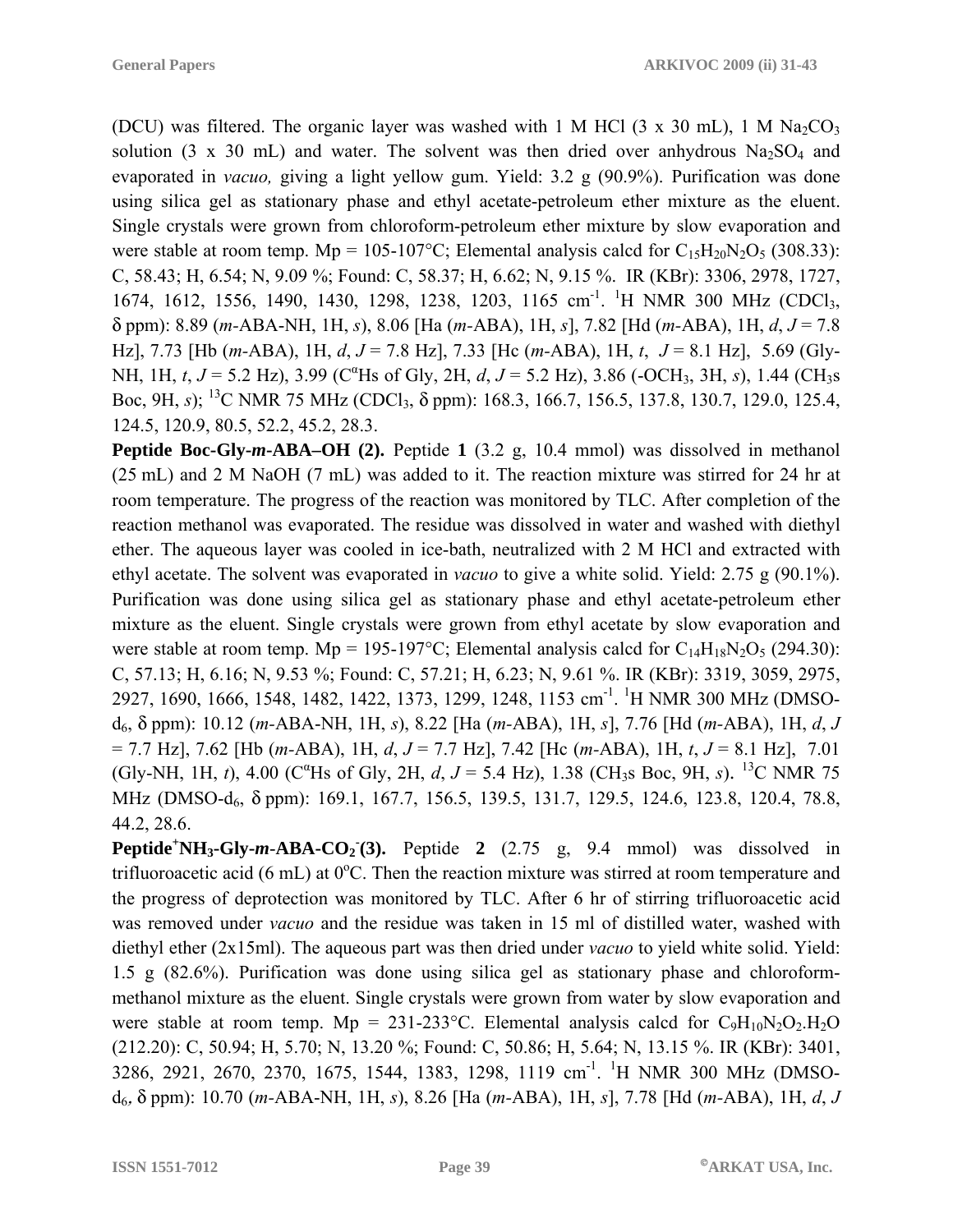= 7.8 Hz], 7.67 [Hb (*m-*ABA), 1H, *d*, *J* = 7.8 Hz], 7.47 [Hc (*m-*ABA), 1H, *t*, *J* = 8.1 Hz], 4.00 (C<sup>α</sup>Hs of Gly, 2H, br. *s*). <sup>13</sup>C NMR 75 MHz (DMSO-d<sub>6</sub>, δ ppm): 167.5, 165.5, 138.8, 132.1, 129.7, 125.2, 123.8, 120.4, 41.5.

#### **Single crystal X-ray diffraction study**

Data sets were collected with Nonius KappaCCD diffractometers using Mo-radiation equipped with a rotating anode generator (Table 3). Programs used: data collection COLLECT,<sup>21</sup> data reduction Denzo-SMN,  $^{22}$  absorption correction SORTAV  $^{23}$  and Denzo,  $^{24}$  structure solution SHELXS-97,  $^{25}$  structure refinement SHELXL-97,  $^{26}$  graphics SCHAKAL.  $^{27}$ 

CCDC 658984(**1**), 658985(**2**), and 658986(**3**) contain the supplementary crystallographic data for this paper. These data can be obtained free of charge at [www.ccdc.cam.ac.uk/conts/retrieving.html](http://www.ccdc.cam.ac.uk/conts/retrieving.html) [or from the Cambridge Crystallographic Data Centre, 12 Union Road, Cambridge CB2 1EZ, UK; fax: (internet.) +44(1223)336-033, E-mail: deposit@ccdc.cam.ac.uk].

|                                   | 1                    | $\overline{2}$           | 3                        |
|-----------------------------------|----------------------|--------------------------|--------------------------|
| Formula                           | $C_{15}H_{20}N_2O_5$ | $C_{14}H_{18}N_{2}O_{5}$ | $C_9H_{10}N_2O_3 * H_2O$ |
| Formula weight                    | 308.33               | 294.30                   | 212.21                   |
| Crystallising solvent             | Chloroform           | Ethyl acetate            | Water                    |
| Crystal colour                    | Colourless           | Colourless               | Colourless               |
| Crystal system                    | Orthorhombic         | Monoclinic               | Monoclinic               |
| Space group                       | Pccn                 | C2/c                     | P2 <sub>1</sub> /c       |
| a(A)                              | 20.0442(3)           | 28.4205(6)               | 4.7455(1)                |
| b(A)                              | 16.8270(2)           | 5.4632(1)                | 8.9043(1)                |
| c(A)                              | 20.0430(2)           | 20.6704(5)               | 23.0044(1)               |
| $\alpha$ ( <sup>0</sup> )         | 90.000               | 90.000                   | 90.000                   |
| $\beta$ ( $^{0}$ )                | 90.000               | 115.767(2)               | 94.551(1)                |
| $\gamma$ ( <sup>0</sup> )         | 90.000               | 90.000                   | 90.000                   |
| Z                                 | 16                   | 8                        | $\overline{4}$           |
| $V(A^3)$                          | 6760.18(15)          | 2890.31(11)              | 968.99(2)                |
| Temperature $(^0C)$               | $-75$                | $-50$                    | $-50$                    |
| $\mu$ (cm <sup>-1</sup> )         | 9.20                 | 8.68                     | 9.82                     |
| $D_{calculated} (g cm-3)$         | 1.212                | 1.353                    | 1.455                    |
| R(int)                            | 0.070                | 0.073                    | 0.052                    |
| No of independent reflections     | 8060                 | 2514                     | 1744                     |
| Reflections with $I > 2\sigma(I)$ | 4324                 | 1912                     | 1646                     |
| $R_1$ (I > 2 $\sigma$ (I))        | 0.051                | 0.049                    | 0.049                    |
| $wR_2$ (I > 2 $\sigma(I)$ )       | 0.124                | 0.109                    | 0.137                    |

**Table 3.** Crystallographic data for pseudopeptides **1**-**3**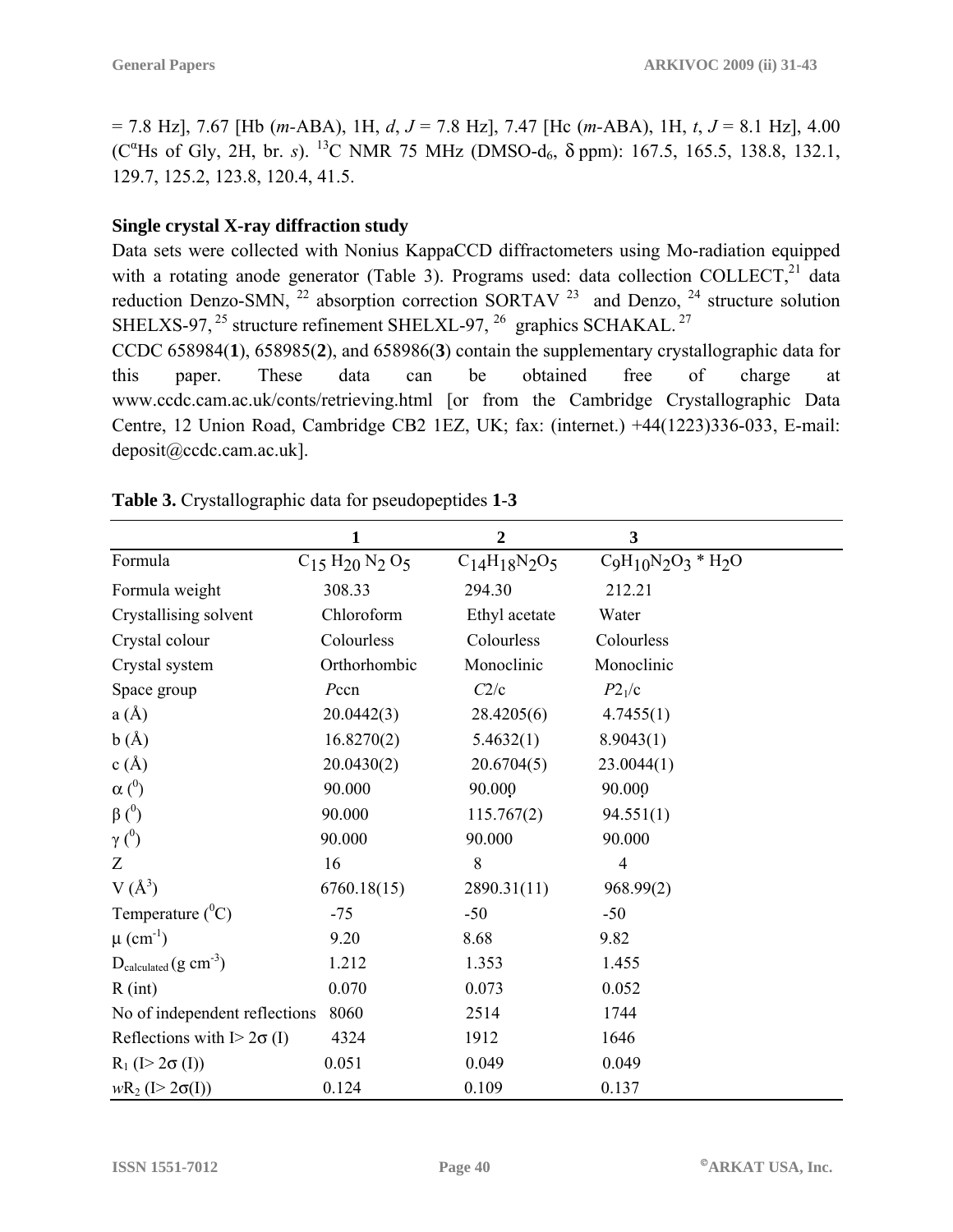## **Acknowledgements**

A.D. and S. K. thank CSIR, New Delhi, India, for providing a senior research fellowship. P. K. thanks UGC, New Delhi for providing Project Fellowship. The financial assistance of UGC, New Delhi is acknowledged [Major Research Project, No.32-190/2006 (SR)].

## **References and Notes**

- 1. (a) Mann, S. *Biomineralization: Principles and Concepts in Bioinorganic Materials Chemistry;* Oxford University Press: Oxford, 2001. (b) Vincent J. F.; Currey, J. D. *The Mechanical Properties of Biological Materials*; Eds.; Cambridge University Press: Cambridge, 1980.
- 2. Vincent J. F.; Currey, J. D. *The Mechanical Properties of Biological Materials*; Eds; Cambridge University Press: Cambridge, 1980**.**
- 3. Franklin, R. E. *Nature* **1955**, *175*, 379.
- 4. Ramachandran, G. N.; Kartha, G. *Nature* **1955**, *176*, 593.
- 5. Watson, J. D.; Crick, F. C. H. *Nature* **1953**, *171*, 737.
- 6. (a) Haldar, D.; Drew, M. G. B.; Banerjee, A. *Tetrahedron* **2006**, *62,* 6370. (b) Das, A. K.; Banerjee, A.; Drew, M. G. B.; Ray, S.; Haldar, D.; Banerjee, A. *Tetrahedron* **2005**, *61*, 5027. (c) Görbitz, C. H. *Chem.-Eur. J.* **2007**, *13*, 1022. (d) Guha, S.; Drew, M. G. B.; Banerjee, A. *Org. Lett.* **2007**, *9*, 1347. (e) Parthasarathy, R.; Chaturvedi, S.; Go, K. *Proc. Natl. Acad. Sci. USA* **1990**, *87*, 871. (f) Guha, S.; Drew, M. G. B.; Banerjee, A. *Tetrahedron Lett.* **2006**, *47*, 7951.
- 7. (a) Dutt, A.; Drew, M. G. B.; Pramanik, A. *Org. Biomol. Chem*. **2005**, *3*, 2250. (b) Kundu, S. K.; Mazumdar, P. A.; Das, A. K.; Bertolasi, V.; Pramanik, A. *J. Chem. Soc. Perkin Trans. 2* **2002**, 1602. (c) Maji, S. K.; Haldar, D.; Drew, M. G. B.; Banerjee, A.; Das, A. K.; Banerjee, A. *Tetrahedron* **2004**, *60***,** 3251. (d) Banerjee, A.; Das, A. K.; Drew, M. G. B.; Banerjee, A. *Tetrahedron* **2005**, *61***,** 5906. (e) Ray, S.; Das, A. K.; Drew, M. G. B.; Banerjee, A. *Chem. Commun*. **2006**, *40*, 4230. (f) Ray, S.; Drew, M. G. B.; Das, A. K.; Banerjee, A. *Supramolecular Chemistry* **2006**, *18*, 455.
- 8. (a) Taubes, G.; *Science* **1996**, *271*, 1493. (b) Lansbury, P. T. Jr. *Acc. Chem. Res*. **1996**, *29*, 317. (c) Rochet, J. C.; Lansbury, P. T. Jr. *Curr. Opin. Struct. Biol*. **2000**, *10*, 60.
- 9. (a) Goedert, M.; Spillntini, M. G.; Davies, S. W. *Curr. Opin. Neurobiol*. **1998**, *8*, 619. (b) Spillantini, M. G.; Crowther, R. A.; Jakes, R.; Hasegawa, M.; Goedert, M. *Proc. Natl. Acad. Sci. U.S.A.* **1998**, *95*, 6469.
- 10. (a) Pan, K. M.; Baldwin, M.; Nguyen, J.; Gasset, M.; Serban, A.; Groth, D.; Mehlhorn, I.; Huang, Z.; Fletterick, R. J.; Cohen, F. E. *Proc. Natl. Acad. Sci. U.S.A.* **1993**, *90*, 10962. (b) Prusiner, S. B. *Proc. Natl. Acad. Sci. U.S.A.* **1998**, *95*, 13363.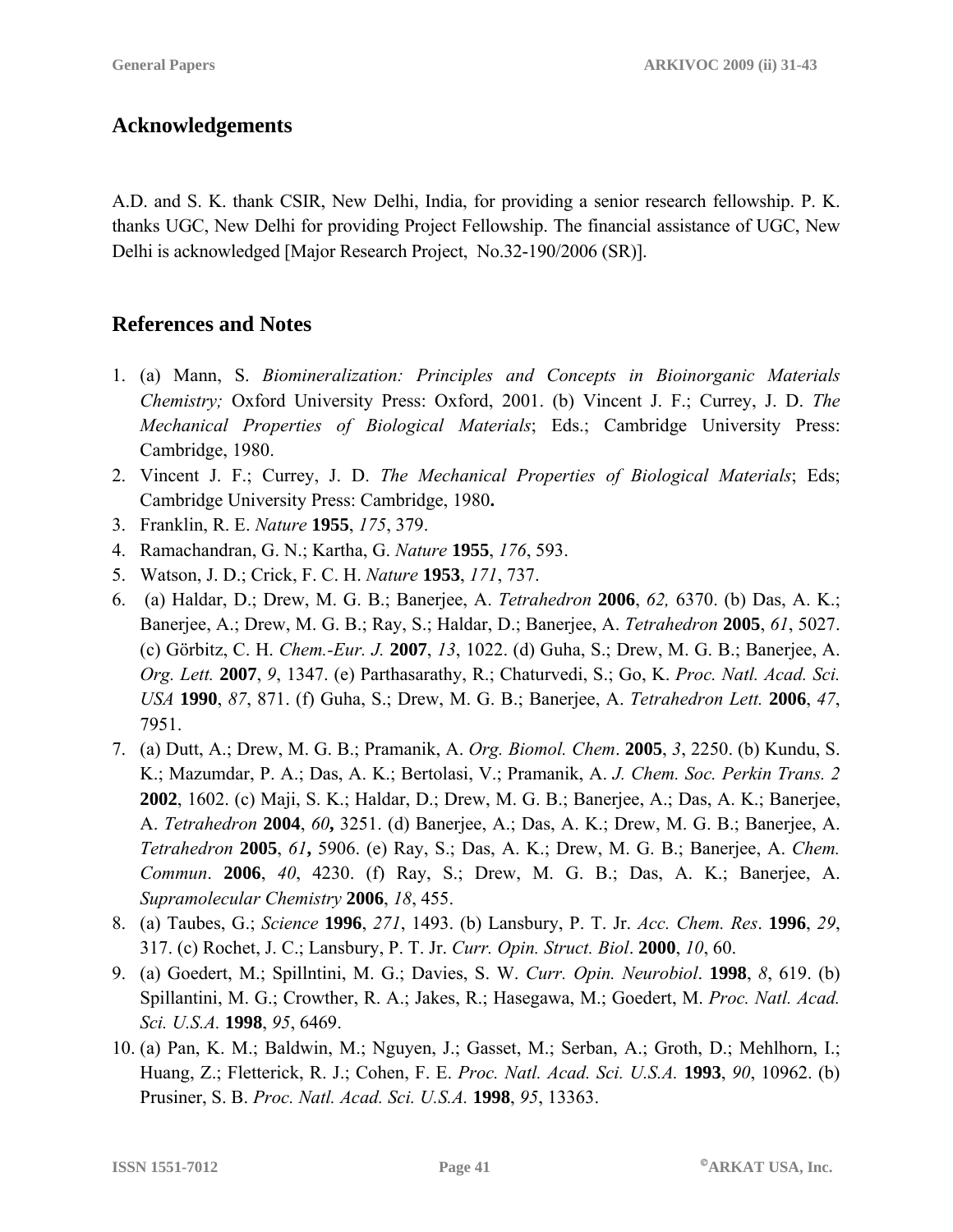- 11. (a) Reches, M.; Gazit, E. *Nano Lett.* **2004**, *4*, 581. (b) Ghadiri, M. R.; Granja, J. R.; Buehler, L. K. *Nature* **1994**, *369*, 301. (c) Guha, S.; Drew, M. G. B.; Banerjee, A. *Chem. Mater.* **2008**, *20*, 2282. (d) Ray, S.; Drew, M. G. B.; Das, A. K.; Banerjee, A. *Tetrahedron* **2006**, *62*, 7274.
- 12. Haldar, D.; Banerjee, A.; Drew, M. G. B.; Das, A. K.; Banerjee, A. *Chem. Commun*. **2003**, 1406.
- 13. Reches, M.; Gazit, E. *Science* **2003**, *300*, 625.
- 14. (a) Ghosh, S, K.; Bharadwaj, P. K. *Eur. J. Inorg. Chem.* **2005**, 4886. (b) Gabbai, F. P.; Schier, A.; Riede, J. *Angew. Chem., Int. Ed.* **1998**, *37*, 622. (c) Fortin, D; Drouin, M.; Harvey, P. D. *J. Am. Chem. Soc.* **1998**, *120*, 5351. (d) Nagata, N.; Kugimiya, S.; Fujiwara, E.; Kobuke, Y. *New J. Chem.* **2003**, *27*, 743. (e) Ren, C, -X.; Zhu, H, -L.; Yang, G.; Chen, X. –M*. J. Chem. Soc.; Dalton Trans.* **2001**, 85. (f) Alexakis, A.; Tomassini, A.; Chouillet, C.; Roland, S.; Mangeney, P.; Bernardinelli, G. *Angew. Chem., Int. Ed.* **2000**, *39*, 4093.
- 15. Ray, S.; Hegde, R. P.; Das, A. K.; Shamala, N.; Banerjee, A. *Tetrahedron* **2006**, *62***,** 9603.
- 16. Gazit, E. *FASEB J*. **2002**, *16*, 77.
- 17. (a) Makin O. S.; Serpell, L. C. *J. Mol. Biol*. **2004**, *335*, 1279. (b) Bond, J. P.; Deverin, S. P.; Inouye, H.; El-Agnaf, O. M. A.; Teeter, M. M.; Krischner, D. A. *J. Struc. Biol*. **2003**, *141*, 156. (c) Sundae, M.; Serpell, L. C.; Bartlam, M.; Fraser, P. E.; Pepys, M. B.; Blake, C. C. *J. Mol. Biol*. **1997,** *273*, 729. (d) Sundae, M.; Blake, C. *Adv. Protein. Chem*. **1997**, *50*, 123. (e) Damas, A. M.; Saraiva, M. J. *J. Struc. Biol*. **2000**, *130*, 290.
- 18. (a) Rathore, O.; Sogah, D. Y. *J. Am. Chem. Soc.* **2001**, *123*, 5231. (b) Krejchi, M. T.; Atkins, E. D.T.; Waddon, A. J.; Fournier, M. J.; Mason, T. L.; Tirrell, D. A. *Science* **1994**, *265*, 1427. (c) Caplan, M. R.; Moore, P. N.; Zhang, S.; Kamm, R. D.; Lauffenburger, D. A. *Biomacromolecules* **2000**, *1*, 627. (d) Vauthey, S.; Santoso, S.; Gong, H.; Watson, N.; Zhang, S. *Proc. Natl. Acad. Sci. USA* **2002**, *99*, 5355.
- 19. (a) Antzutkin, O. N.; Balbach, J. J.; Leapman, R. D.; Rizzo, N. W.; Reed, J.; Tycko, R. *Proc. Natl. Acad. Sci. USA* **2000**, *97*, 13045. (b) Tjernberg, L. O.; Callaway, D. J. E.; Tjernberg, A.; Hahne, S.; Lilliehook, C.; Terenius, L.; Thyberg, J.; Nordstedt, C. *J. Biol. Chem*. **1999**, *274*, 12619. (c) Benzinger, T. L. S.; Gregory, D. M.; Burkoth, T. S.; Miller-Auer, H.; Lynn, D. G.; Botto, R. E.; Meredith, S. C. *Proc. Natl. Acad. Sci. USA* **1998**, *95*, 13407. (d) Wang, W.; Hecht, M. H. *Proc. Natl. Acad. Sci. USA* **2002**, *99*, 2760.
- 20. Bodanszky, M.; Bodanszky, A. *The Practice of Peptide Synthesis*; Springer-Verlag: New York, 1984; pp 1-282.
- 21. Hooft, R. Collect Data Collection Software, 1998, Nonius B.V., The Netherlands.
- 22. Otwinowski, Z.; Minor, W. *Methods in Enzymology* **1997**, *276*, 307.
- 23. (a) Blessing, R. H. *Acta Cryst.* **1995**, *A51*, 33. (b) Blessing, R. H. *J. Appl. Cryst.* **1997**, *30*, 421.
- 24. Otwinowski, Z.; Borek, D.; Majewski, W.; Minor, W. *Acta Cryst.* **2003**, *A59*, 228.
- 25. Sheldrick, G. M. *Acta Cryst.* **1990**, A46, 467.
- 26. Sheldrick, G. M. *Acta Cryst.* **2008**, A64, 112.